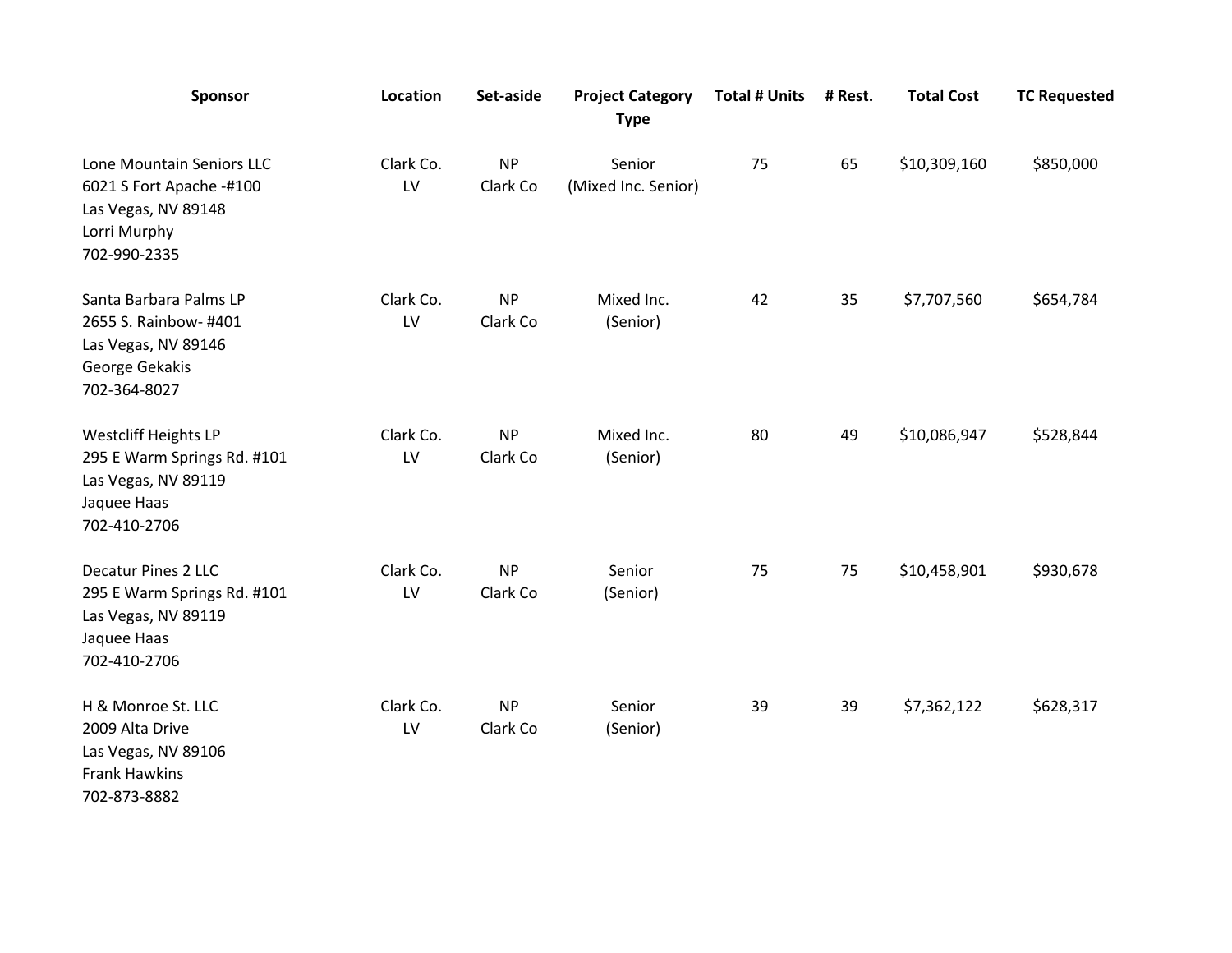| Mixed Income LLC<br>2009 Alta Drive<br>Las Vegas, NV 89106<br><b>Frank Hawkins</b><br>702-873-8882                           | Clark Co.<br>LV            | <b>NP</b><br>Clark Co   | Mixed Income<br>(Family) | 48 | 42 | \$9,778,786  | \$839,857 |
|------------------------------------------------------------------------------------------------------------------------------|----------------------------|-------------------------|--------------------------|----|----|--------------|-----------|
| Pershing Meadows Nevada LP<br>PO Box 2688<br>Elko, NV 89803<br><b>Mary Gregory</b><br>775-738-8000                           | Pershing Co.<br>Lovelock   | USDA-RD                 | Acq./Rehab.<br>(Senior)  | 24 | 24 | \$2,160,752  | \$191,428 |
| Lovelock Village Nevada LP<br>PO Box 2688<br>Elko, NV 89803<br><b>Mary Gregory</b><br>775-738-8000                           | Pershing Co.<br>Lovelock   | USDA-RD                 | Acq./Rehab.<br>(Family)  | 24 | 24 | \$3,149,140  | \$265,916 |
| Virginia Lake Senior Partners<br>1090 E. 8th Street<br>Reno, NV 89512<br>Ann Harrington<br>775-827-0488                      | Washoe Co.<br>Reno         | <b>NP</b><br>Washoe Co. | Senior<br>(Senior)       | 66 | 66 | \$11,066,318 | \$876,368 |
| Christina Court Limited Partnership<br>4110 Eaton Avenue, Suite A<br>Caldwell, ID 83607<br>C. Fred Cornforth<br>208-459-8522 | Carson City<br>Carson City | <b>NP</b><br>Other Co.  | Mixed Income<br>(Senior) | 40 | 36 | \$6,402,674  | \$582,654 |